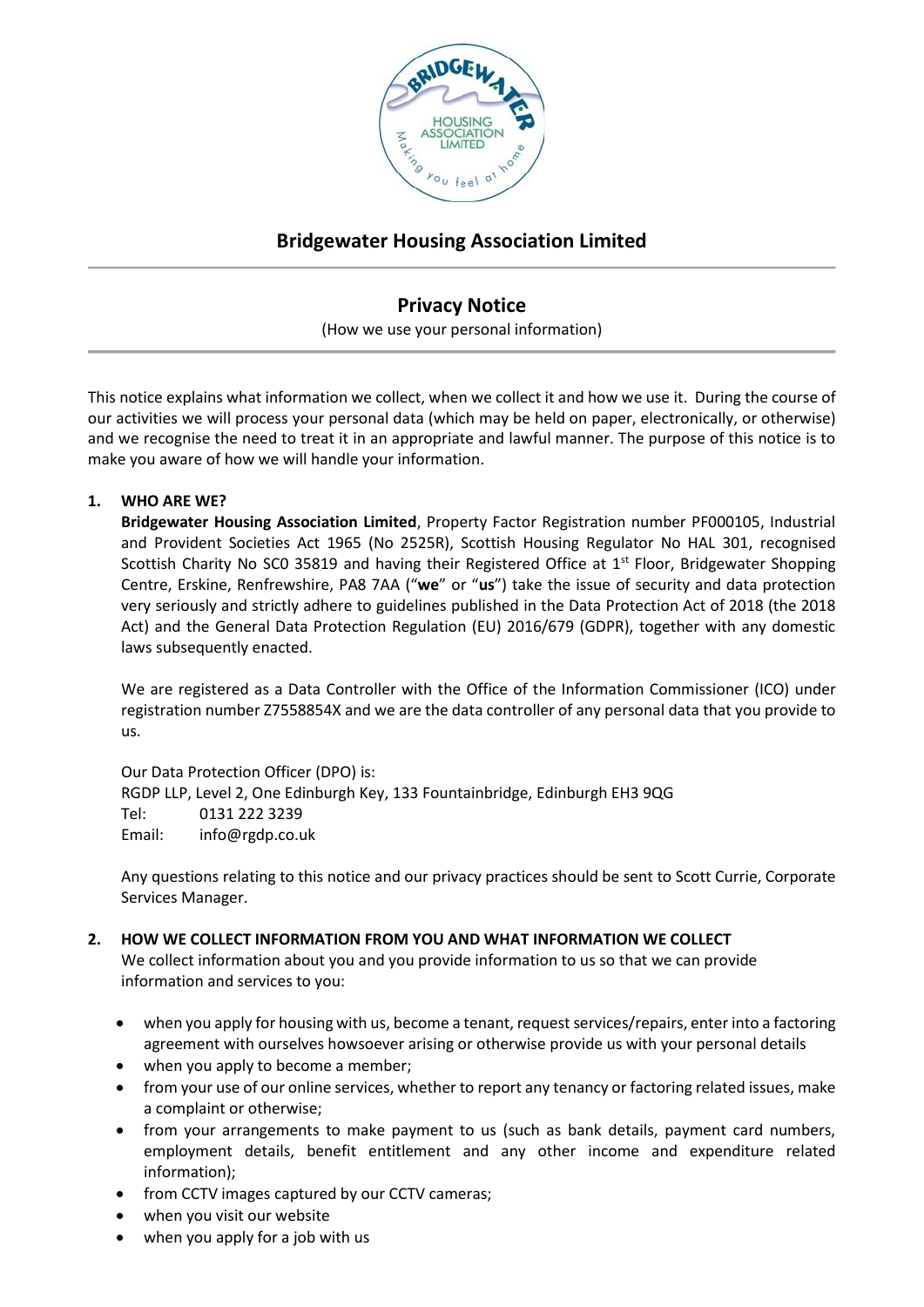when you request or are in receipt of our services.

The information we collect includes the following:

- Name;
- Address;
- Telephone number;
- Email address;
- National Insurance Number;
- Demographic information ethnicity, race, age, date of birth, nationality;
- Share membership number;
- Payment card reference;
- Next of Kin/emergency contact details;
- Household members;
- Bank Account details;
- Payment Card Numbers;
- Employment details, taxpayer identification numbers, tax reference codes;
- Medical/Health information to process an application/transfer, application/undertake sheltered duties/process medical adaptation requests and to ensure the health and safety of Bridgewater Housing Association staff, contractors and other individuals;
- Membership details;
- Hearing impairments;
- Health & safety information to process insurance claims;
- Disability;
- Benefits information from DWP/Housing Benefit Department;
- Passport or driving licence numbers.

We also receive information from third parties including:

- Benefits information, including awards of Housing Benefit/Universal Credit and any overpayments requests;
- Payments made by you to us;
- Complaints or other communications regarding behaviour or other alleged breaches of the terms of your contract with us, including information obtained from Police Scotland, Local Authorities or other housing providers;
- Reports as to the conduct or condition of your tenancy, including references from previous tenancies, and complaints of anti-social behaviour;
- Health related information.
- **3. WHY WE NEED THIS INFORMATION ABOUT YOU AND THE LEGAL BASES FOR PROCESSING**

We need your information and will use your information lawfully to undertake and perform our obligations and duties to you. For example:

- to enable us to enter a contract with you;
- undertake and perform our obligations and duties to you in accordance with the terms of our contract with you;
- to enable us to supply you with the services and information which you have requested;
- to enable us to respond to your repair request, housing application and complaints made;
- to analyse the information we collect so that we can administer, support and improve and develop our business and the services we offer;
- to contact you in order to send you details of any changes to our services which may affect you;
- for other purposes consistent with the proper performance of our operations and business, including newsletters, website and our annual report; and
- to contact you for your views on our products and services.
- because it is in the public interest to do so or because it is in our legitimate interest to do so.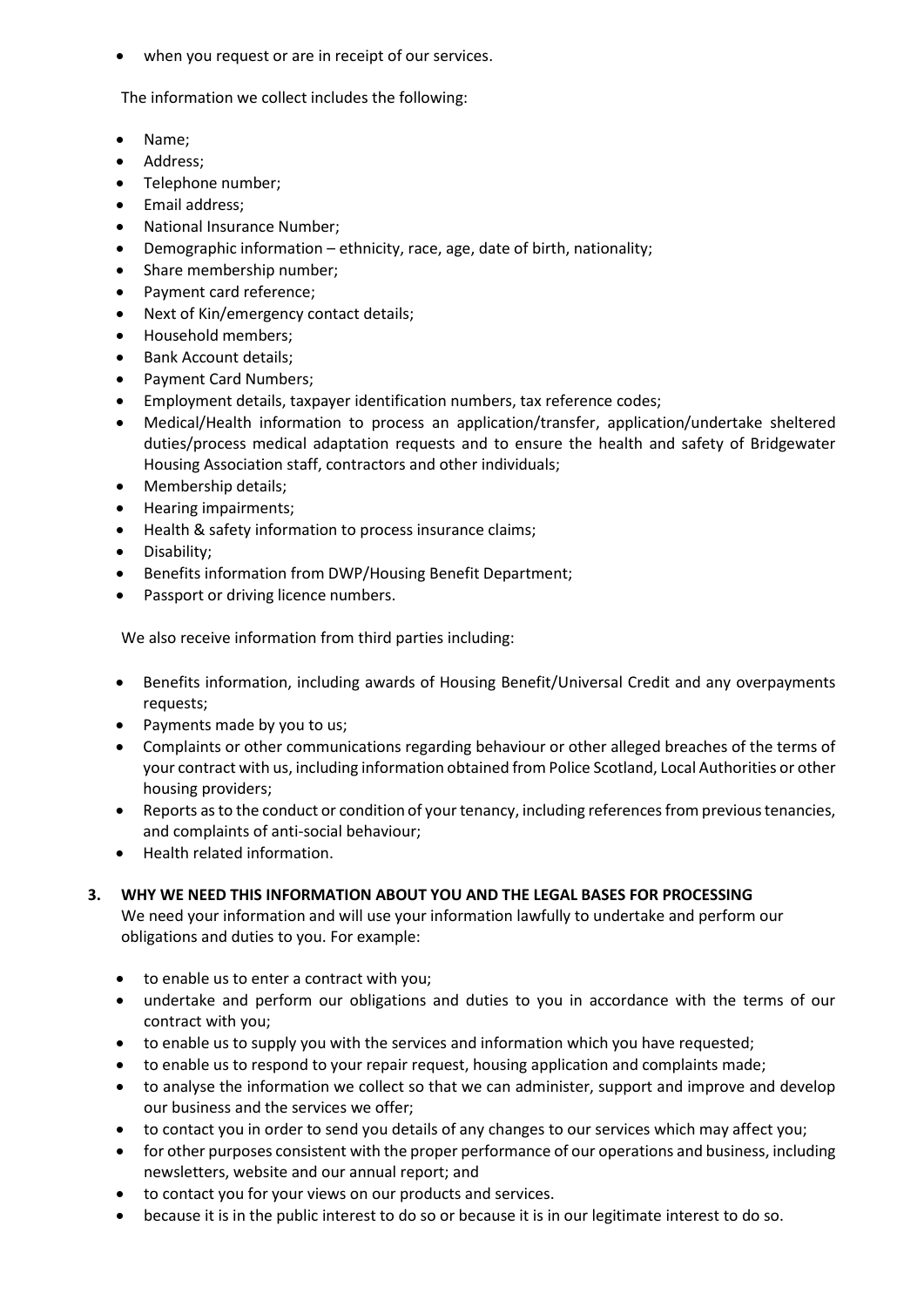## **4. SHARING OF YOUR INFORMATION**

We may disclose your information to other trusted third parties who act for us for the purposes set out in this notice or for purposes approved by you, including the following:

- if we enter into a joint venture with or merge with another business entity, your information may be disclosed to our new business partners or owners;
- if we instruct repair or maintenance works, your information may be disclosed to any contractor;
- if we are investigating a complaint, information may be disclosed to Police Scotland, Local Authority departments, Scottish Fire & Rescue Service and others involved in any complaint, whether investigating the complaint or otherwise;
- if we are updating tenancy details, your information may be disclosed to third parties (such as utility companies and the Local Authority);
- if we are investigating payments made or otherwise, your information may be disclosed to payment processors, Local Authority and the Department for Work & Pensions;
- if we are conducting a survey of our products and/or service, your information may be disclosed to third parties assisting in the compilation and analysis of the survey results;
- to obtain legal advice or take legal action;
- to adhere to our statutory requirements to report to the Scottish Housing Regulator and notify the Local Authority in the event of court proceedings being raised to recover possession of a tenancy;
- if you wish to access our Welfare Rights service;
- to allow you to make payment to us through third party organisations;
- to Sheriff Officers, debt collection agencies and tracing agents in connection with any enforcement action;
- if we are processing any insurance claim made against us we will forward the claim to our insurers

Unless we have a lawful basis for disclosure, we will not otherwise share, sell or distribute any of the information you provide to us without your consent.

#### **5. TRANSFERS OUTSIDE THE UK AND EUROPE**

We will only store your information within the UK and EAA.

#### **6. SECURITY**

When we collect your personal data we take steps to make sure that it is kept secure and safe.

The Association has been awarded the Cyber Essentials Certification which provides assurance that a number of key information security controls are in place within the organisation. All employee data which is stored electronically is access controlled or digitally encrypted.

Where a physical copy of any data is stored, it is stored in a locked filing cabinet or drawer.

Further information regarding security and storage of data can be found in our Data Protection Policy a[t www.bridgewaterha.org.uk/wp-content/uploads/2018/10/Privacy-Policy.pdf](http://www.bridgewaterha.org.uk/wp-content/uploads/2018/10/Privacy-Policy.pdf)

#### Correct link above

#### **7. HOW LONG WE WILL KEEP YOUR INFORMATION**

We review our data retention periods regularly and will only hold your personal data for as long as is necessary for the relevant activity, or as required by law (we may be legally required to hold some types of information), or as set out in any relevant contract we have with you.

#### **8. YOUR RIGHTS**

You have rights in relation to your personal data and can ask us for the following:

• To access information about the personal data we are processing and to obtain a copy of it;